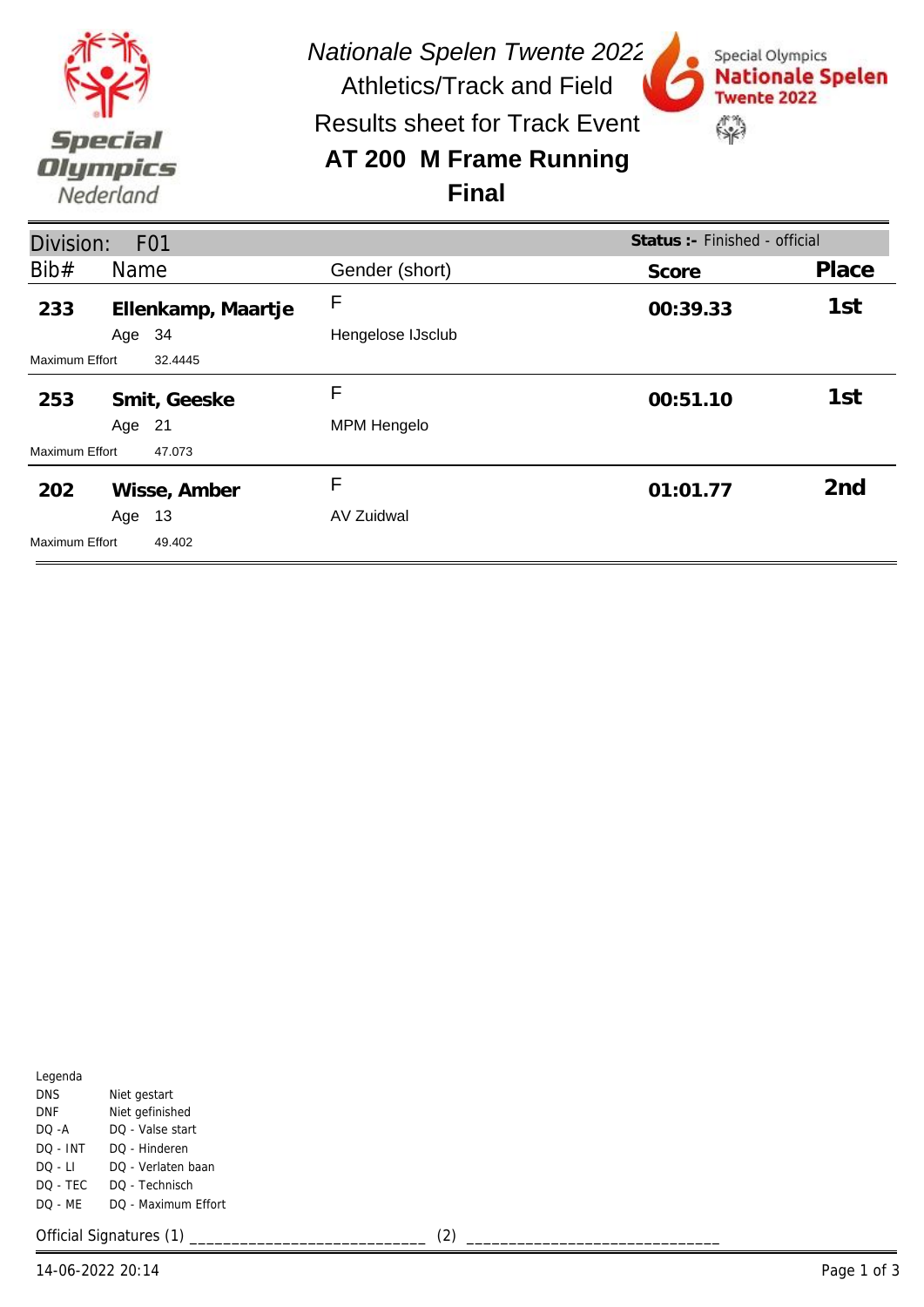

*Nationale Spelen Twente 2022*

Special Olympics

**Twente 2022** 

52

**Nationale Spelen** 

Athletics/Track and Field Results sheet for Track Event

## **AT 200 M Frame Running Final**



| Legenda    |                     |
|------------|---------------------|
| <b>DNS</b> | Niet gestart        |
| DNF        | Niet gefinished     |
| DO -A      | DO - Valse start    |
| DO - INT   | DO - Hinderen       |
| $DO - LI$  | DO - Verlaten baan  |
| DO - TEC   | DO - Technisch      |
| DQ - ME    | DO - Maximum Effort |
|            |                     |

Official Signatures (1) \_\_\_\_\_\_\_\_\_\_\_\_\_\_\_\_\_\_\_\_\_\_\_\_\_\_\_\_ (2) \_\_\_\_\_\_\_\_\_\_\_\_\_\_\_\_\_\_\_\_\_\_\_\_\_\_\_\_\_\_